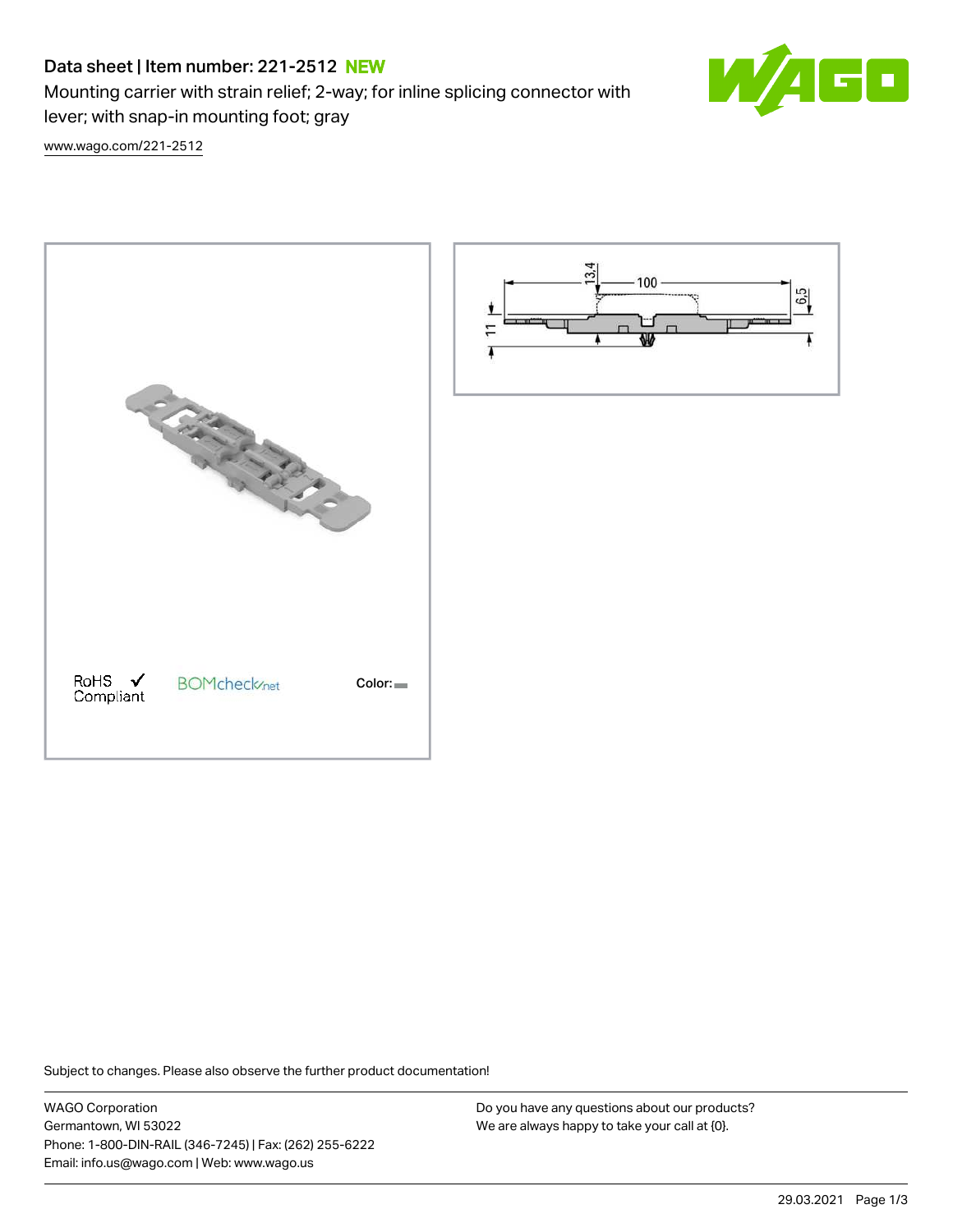[www.wago.com/221-2512](http://www.wago.com/221-2512)





### Data Physical data

| Width                   | 20.8 mm / 0.819 inch |
|-------------------------|----------------------|
| Height from the surface | 6.5 mm / 0.256 inch  |
| Depth                   | 100 mm / 3.937 inch  |

# Material data

| Color     | rr01 |
|-----------|------|
| Weiał<br> |      |

#### Commercial data

| Packaging type        | <b>BOX</b>    |
|-----------------------|---------------|
| Country of origin     | CΝ            |
| <b>GTIN</b>           | 4055144066555 |
| Customs tariff number | 39269097900   |

#### Compatible products

Marking accessories

Item no.: 210-334

Subject to changes. Please also observe the further product documentation!

WAGO Corporation Germantown, WI 53022 Phone: 1-800-DIN-RAIL (346-7245) | Fax: (262) 255-6222 Email: info.us@wago.com | Web: www.wago.us

Do you have any questions about our products? We are always happy to take your call at {0}.